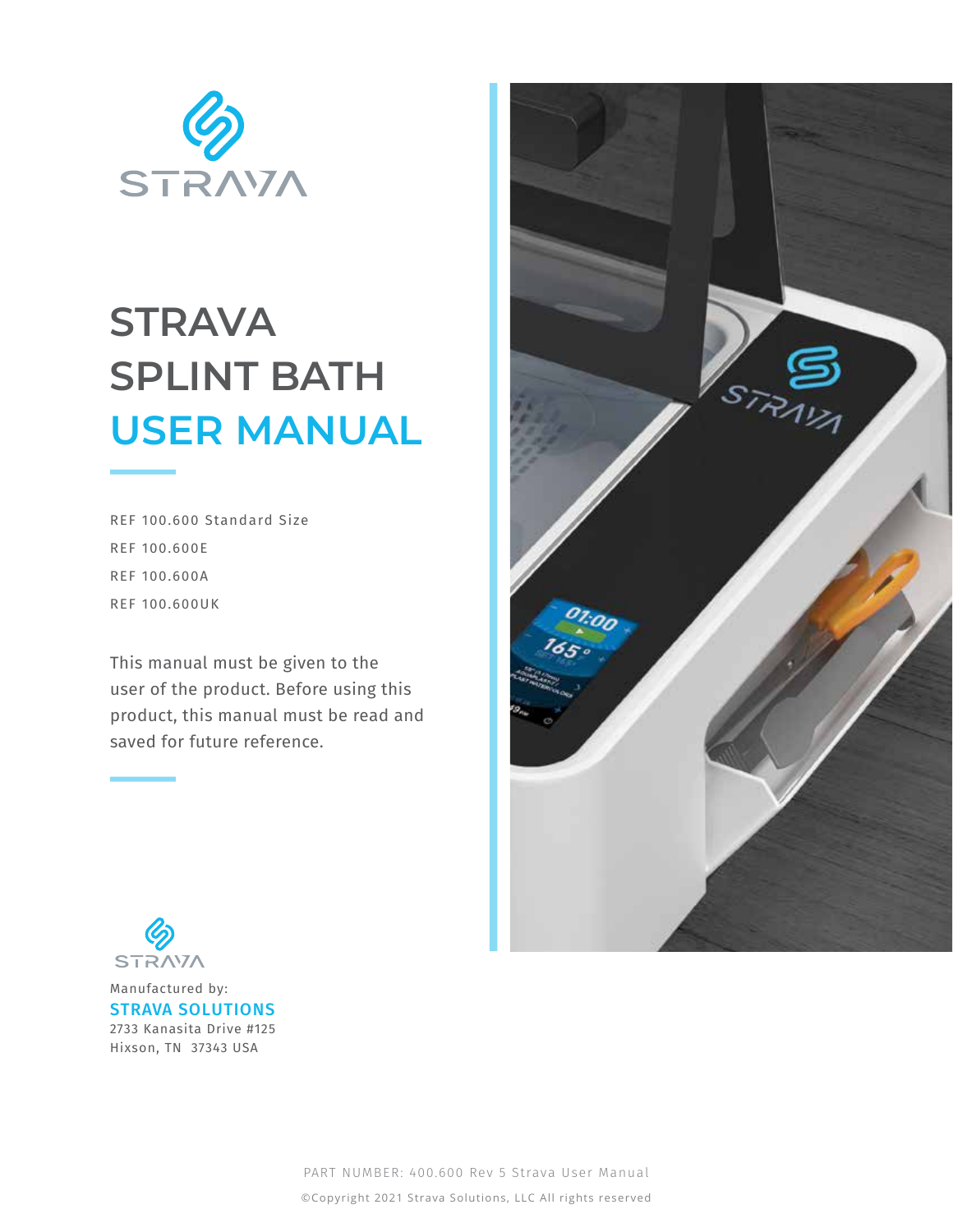## **CONTENTS**

| Inspection                         | $\overline{3}$ |
|------------------------------------|----------------|
| <b>Contents of Box</b>             | 3              |
| Safety                             | 3              |
| Symbols                            | 4              |
| The Purpose of this Manual         | 6              |
| <b>Instructions for Proper Use</b> | 6              |
| <b>Indications for Use</b>         | 6              |
| <b>Product Description</b>         | 7              |
| <b>Technical Data</b>              | 8              |
| <b>Responsibility of the User</b>  | 8              |
| <b>Material</b>                    | 9              |
| <b>Instructions</b>                | 10             |
| <b>Initial Set Up</b>              | 10             |
| <b>Priming Instructions</b>        | 10             |
| Troubleshooting                    | 14             |
| <b>Replacement Parts</b>           | 14             |
| <b>Warranty/Replacements</b>       | 15             |
| <b>Service Life</b>                | 15             |
| <b>Storage and Handling</b>        | 15             |
| <b>Contact the Manufacturer</b>    | 15             |
| <b>Product Labeling</b>            | 16             |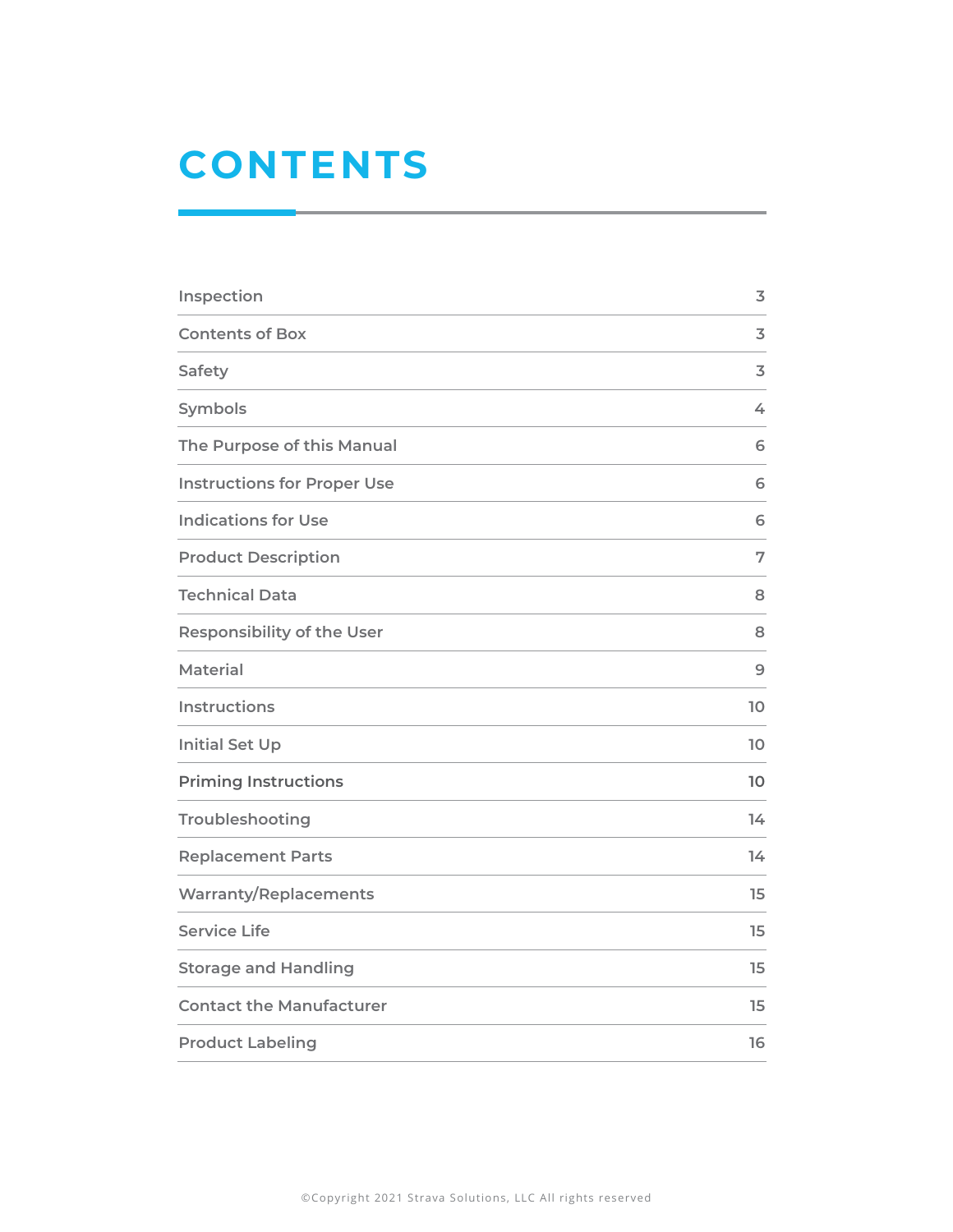# **STRAVA SPLINT BATH USER MANUAL**

## **Inspection**

Prior to shipment, the water baths are subjected to a thorough safety-related and functional quality control and are carefully packed.

Check **ALL** parts for shipping damage. If shipping damage is noted, **DO NOT USE**. Contact dealer/ manufacturer for further instruction.

Products may only be returned in undamaged cardboard packaging – primarily the original cardboard packaging.

## **Contents of Box**

- 1. Splint Bath Standard REF 100.600
- 2. User Manual REF 400.600
- 3. One of the following: Power Cord (US) REF 300.107 Power Cord (Euro) REF 300.154 Power Cord (UK) REF 300.155 Power Cord (AU) REF 300.156 (do not use a detachable mains power cord with inadequate ratings to the Strava cord)
- 4. 8 ft Drain Hose REF 200.101
- 5. Strainer REF 300.128
- 6. Priming Bulb REF 300.127

## **Safety**

The safety section contains important information for the safe operation and use of this product. Read this information and any other safety information included with the product before using the splint bath.



### **WARNING**

**To avoid electric shock, connect the instrument to properly earth-grounded, GFCI protected, 3-prong receptacles only. Failure to observe this precaution can result in severe injury.**

The Electric Shock Symbol is used to indicate a hazard arising from dangerous voltage. Any mishandling could result in severe injury or death. The Exclamation Symbol appears in Warning and Caution statements.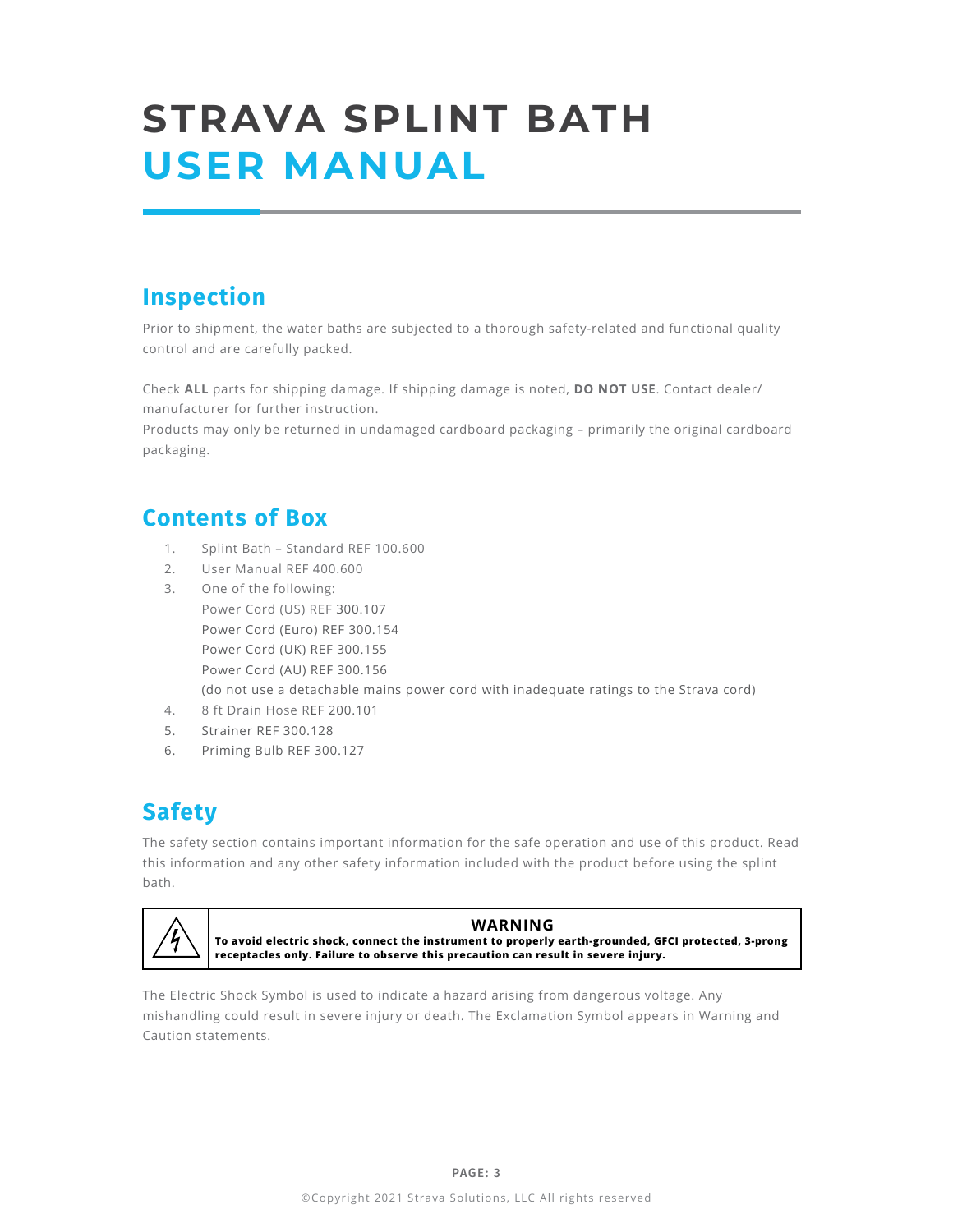# **SYMBOLS**



Signal words are used in this manual and apply to hazards or unsafe practices which could result in personal injury or property damage. See the information below for definitions of the signal words.



This symbol designates where personal injury or damage to the equipment is possible.



### **DANGER!**

Danger indicates an imminently hazardous situation which, if not avoided, will result in death or serious injury.



### **WARNING!**

Warning indicates a potentially hazardous situation which, if not avoided, could result in death or serious injury.

- *Failure to follow these instructions could result in damage to your new heating appliance and/or injury*



### **CAUTION!**

Caution indicates a potentially hazardous situation which, if not avoided, may result in property damage or minor injury or both.

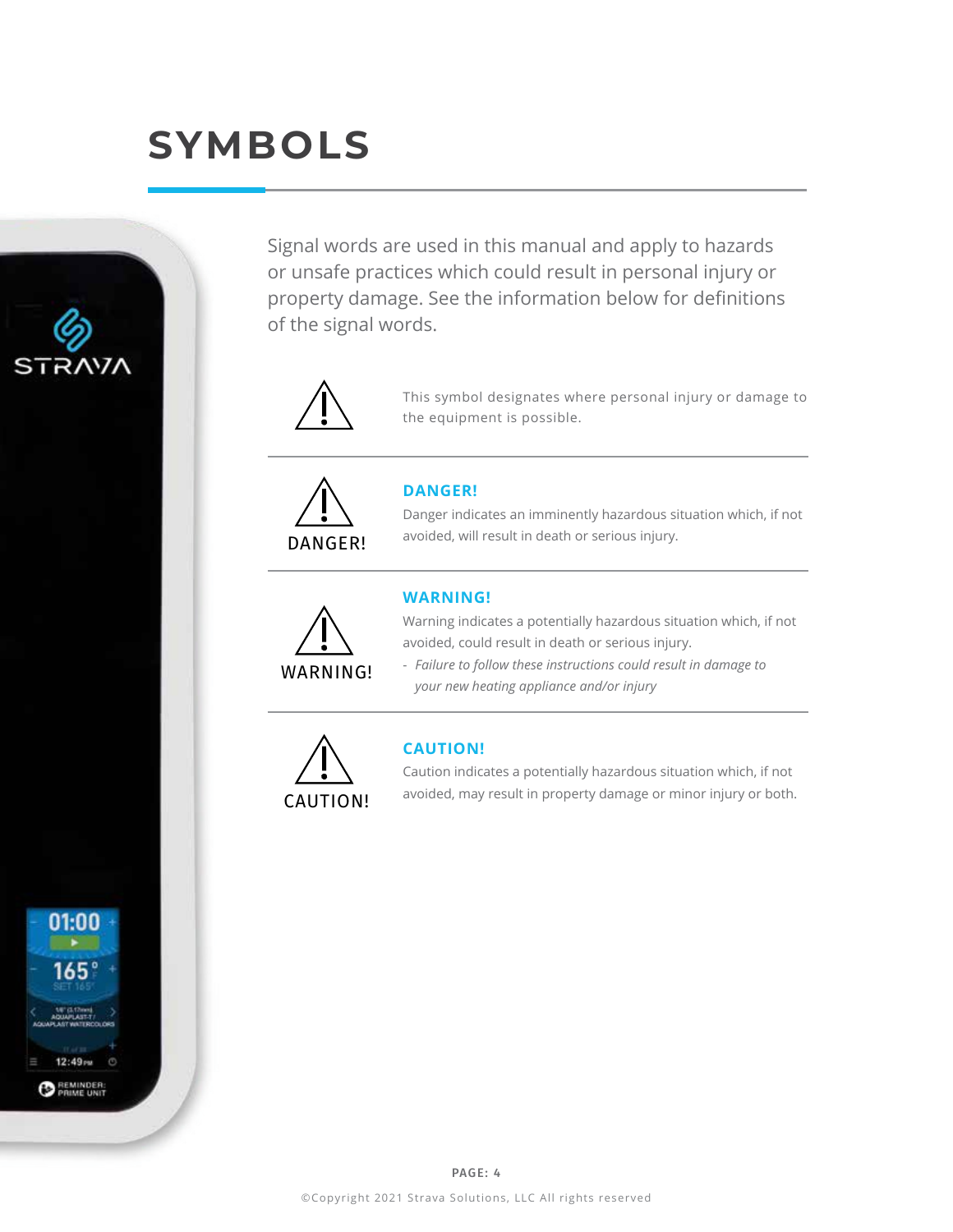| <b>SYMBOL</b> | <b>DESCRIPTION</b>                                                                                                                                                                                                                                                                                                                                                                                                                                                                                                                                                                                                                                               |
|---------------|------------------------------------------------------------------------------------------------------------------------------------------------------------------------------------------------------------------------------------------------------------------------------------------------------------------------------------------------------------------------------------------------------------------------------------------------------------------------------------------------------------------------------------------------------------------------------------------------------------------------------------------------------------------|
| $\epsilon$    | European Union CE mark.<br>The CE mark indicates that this product satisfies the<br>relevant requirements of EC Directives.                                                                                                                                                                                                                                                                                                                                                                                                                                                                                                                                      |
|               | Waste Electrical and Electronic Equipment (WEEE)<br>This symbol on the product or on its packaging indicates<br>that this product must not be disposed of with regular<br>waste. Instead, it is the user's responsibility to dispose of<br>waste equipment according to the local laws. Separate<br>collection and recycling of the waste equipment at the<br>time of disposal will help conserve natural resources and<br>ensure it is recycled in a manner that protects human<br>health and the environment. For information about where<br>the user can drop off the waste equipment for recycling,<br>please contact your local waste collection authority. |
|               | Electric Shock<br>The Electric Shock Symbol is used to indicate a hazard<br>arising from dangerous voltage. Any mishandling could<br>result in severe injury or death.                                                                                                                                                                                                                                                                                                                                                                                                                                                                                           |
|               | Caution, consult the instructions for use.                                                                                                                                                                                                                                                                                                                                                                                                                                                                                                                                                                                                                       |
|               | Keep dry                                                                                                                                                                                                                                                                                                                                                                                                                                                                                                                                                                                                                                                         |
|               | Refer to User Manual                                                                                                                                                                                                                                                                                                                                                                                                                                                                                                                                                                                                                                             |
|               | <b>Product Certification Mark</b>                                                                                                                                                                                                                                                                                                                                                                                                                                                                                                                                                                                                                                |
|               | Year of Manufacture                                                                                                                                                                                                                                                                                                                                                                                                                                                                                                                                                                                                                                              |
| <b>REF</b>    | Catalogue Number                                                                                                                                                                                                                                                                                                                                                                                                                                                                                                                                                                                                                                                 |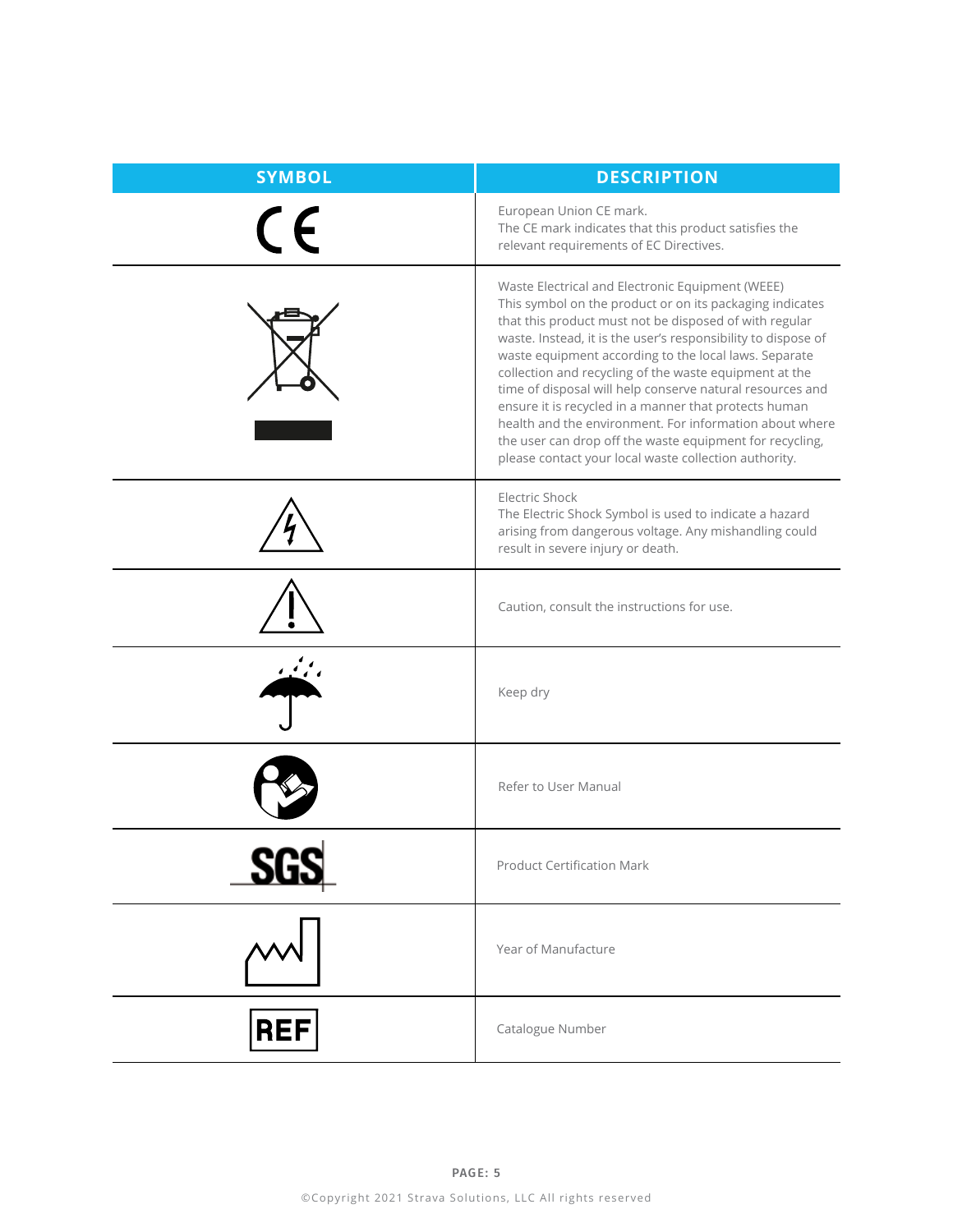# **THE PURPOSE OF THIS MANUAL**

This User Manual is mainly focused on the set up, cleaning, operation and routine maintenance of the Strava Splint Bath. These instructions help avoid dangers and repairs while increasing product reliability. Keep this manual for future reference.

## **Instructions for Proper Use**



Please read these instructions carefully before using the water baths.

These instructions will help avoid dangers, unnecessary repair costs and down times. Following these instructions will increase the reliability and life of the product.

The water bath is only intended for the heating of thermoplastic material for medical use.



- **•** This water bath is not suitable for direct heating without using water.
- **•** The heating of food and drinks, as well as other pharmaceutical and medical products, is not allowed and constitutes improper use.
- **•** Direct application on the patient is not allowed.

## **Indications for Use**

The Strava Splint Bath is intended for use as a reservoir in hospitals, clinics and other medical facilities to heat and soften thermoplastic used in the splinting process. The device is intended for indoor use only.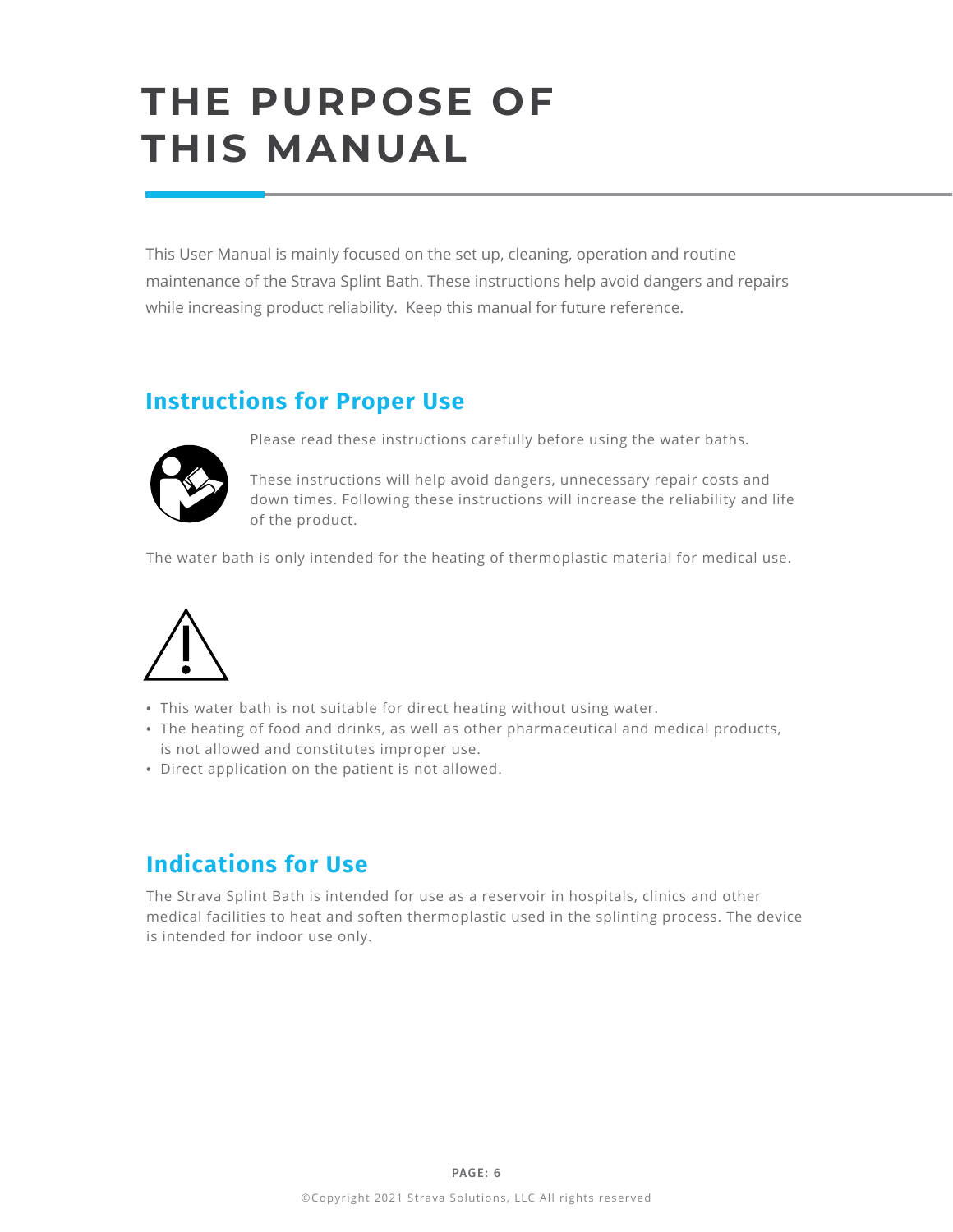## **Product Description**

Strava Splint Bath is a reservoir made of a thermoset composite material that holds and heats water. The water bath allows for thermoplastic splint sheets to be softened and made pliable to form to the body. The Strava Splint Bath has a custom LCD touch display for accurate water temperature readings, user-controlled water temperature and time settings, thermoplastic sheet presets, user presets, sanitation cycles and automatic water evacuation. The Strava Splint Bath is equipped with three (3) modes of cleaning: continuous UV light, a sanitation cycle that heats the water temperature to kill levels, and quick water evacuation. The Strava splint bath has a transparent, fold-up glass lid, a custom strainer for debris collection, a thermostat water temperature regulator (+/-2F), and holds approximately 5 gallons of water.

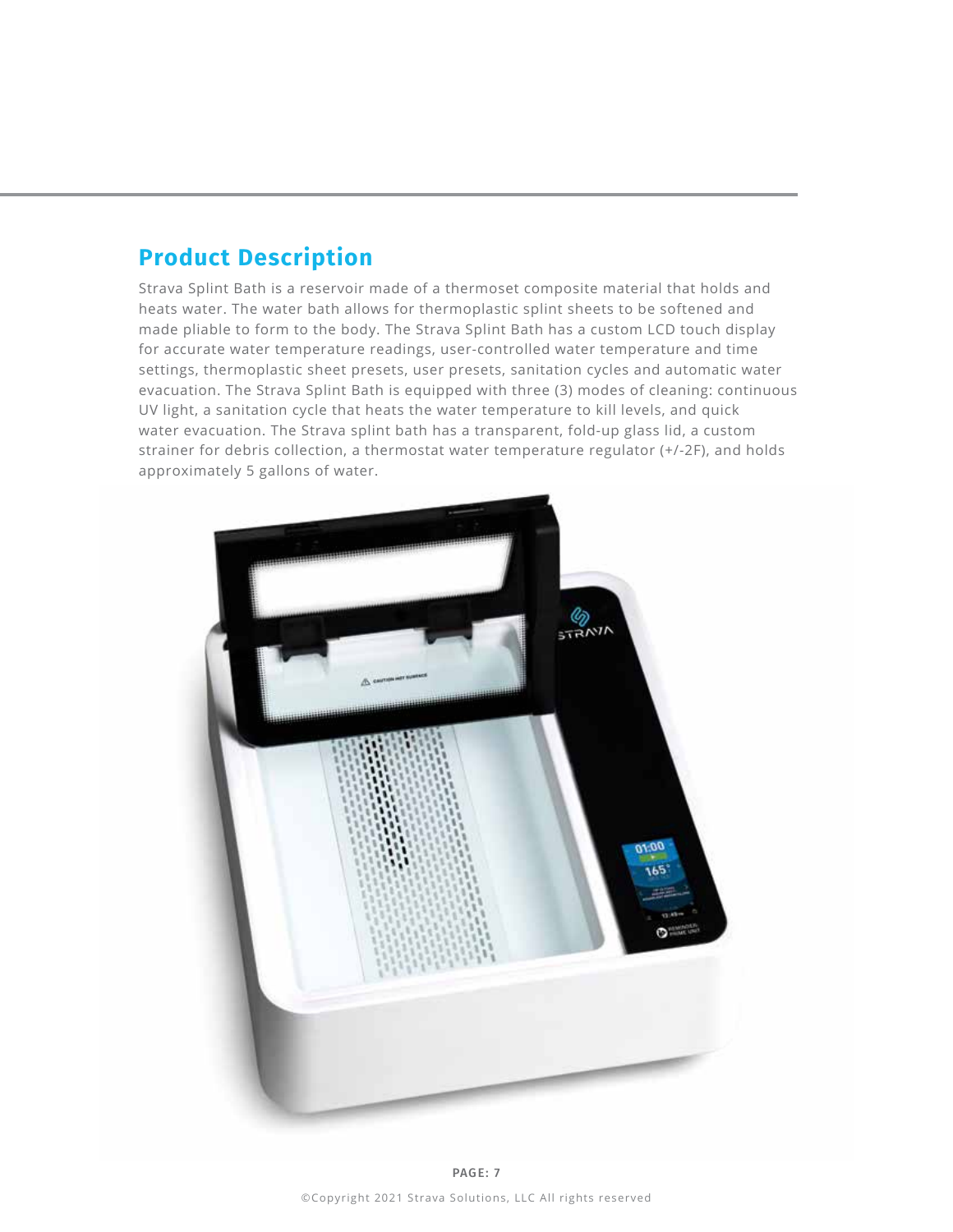# **TECHNICAL DATA**

### **Technical Specifications Strava Splint Bath**

| <b>Strava SPLINT BATH STD</b>             | <b>UM</b>                                | <b>Spec</b>            |  |
|-------------------------------------------|------------------------------------------|------------------------|--|
| REF 100,600                               |                                          |                        |  |
| Operating Temperature Range               | F                                        | 140° - 180° F          |  |
|                                           | $\mathsf{C}$                             | $60^{\circ}$ - 82° C   |  |
| <b>Sanitation Mode</b>                    | F                                        | 185°                   |  |
|                                           | $\mathsf{C}$                             | $85^\circ$             |  |
| Temperature Variability                   | F/C                                      | $2^{\circ}$            |  |
| Set Time                                  | Seconds                                  | $30 - 180$             |  |
| Over Voltage                              | W<br>11                                  |                        |  |
| Frequency                                 | Hz                                       | 50/60 Hz               |  |
| Mains Voltage (+/-10% of nominal voltage) | $\mathsf{V}$<br>100-120 VAC, 200-240 VAC |                        |  |
| Power Consumption                         | W                                        | 1100W                  |  |
| AC Current (Max)                          | $\mathsf{A}$                             | <10 Amps               |  |
| Water Fill Capacity                       | Gallons                                  | 5.2 <sub>G</sub>       |  |
|                                           | Litres                                   | 20 <sub>L</sub>        |  |
| Water Fill Height                         | in                                       | 5"                     |  |
|                                           | cm                                       | 12.5 cm                |  |
| Unit Weight                               | lbs                                      | 35 lbs                 |  |
|                                           | kg                                       | 15.9 kg                |  |
| Unit Dims Outer (LxWxH)                   | in                                       | 22.625"L 19.75"W 10"H  |  |
|                                           | cm                                       | 60cm L 52cm W 25.5cm H |  |
| Unit Dims Inner (LxWxH)                   | in                                       | 19"L 12"W 6"H          |  |
|                                           | cm                                       | 48cm L 30cm W 15cm H   |  |
| Unit Shipping Weight                      | lbs                                      | 47 lbs                 |  |
|                                           | kg                                       | $21$ kg                |  |
| Unit Shipping Dims (LxWxH)                | in                                       | 26.5"L 23"W 16"H       |  |
|                                           | cm                                       | 67cm L 59cm W 41cm H   |  |
| Standard                                  |                                          | IEC 61010-1, -2        |  |
|                                           |                                          | UL 61010-1, -2         |  |
|                                           |                                          | CSA C22.2#61010-1, -2  |  |
|                                           |                                          | <b>CB SCHEME</b>       |  |
| Environment (Altitude)                    |                                          |                        |  |
| Operation (Max)                           | ft                                       | 16,732 ft              |  |
|                                           | m                                        | 5100 m                 |  |
| Storage (Altitude)                        | ft                                       | 16,732 ft              |  |
|                                           | m                                        | 5100 m                 |  |
|                                           |                                          |                        |  |

## **Responsibility of the User**

This product guarantees safe operation if installed, operated and maintained in accordance with general safety rules. The operator of this device must read and understand this manual and be trained in occupational therapy methods. All operators are to be aware of the relevant dangers of using a hot water bath and exercise measures to avert such dangers. In case of spillage of hazardous materials on or inside the bath, operator must properly decontaminate the unit.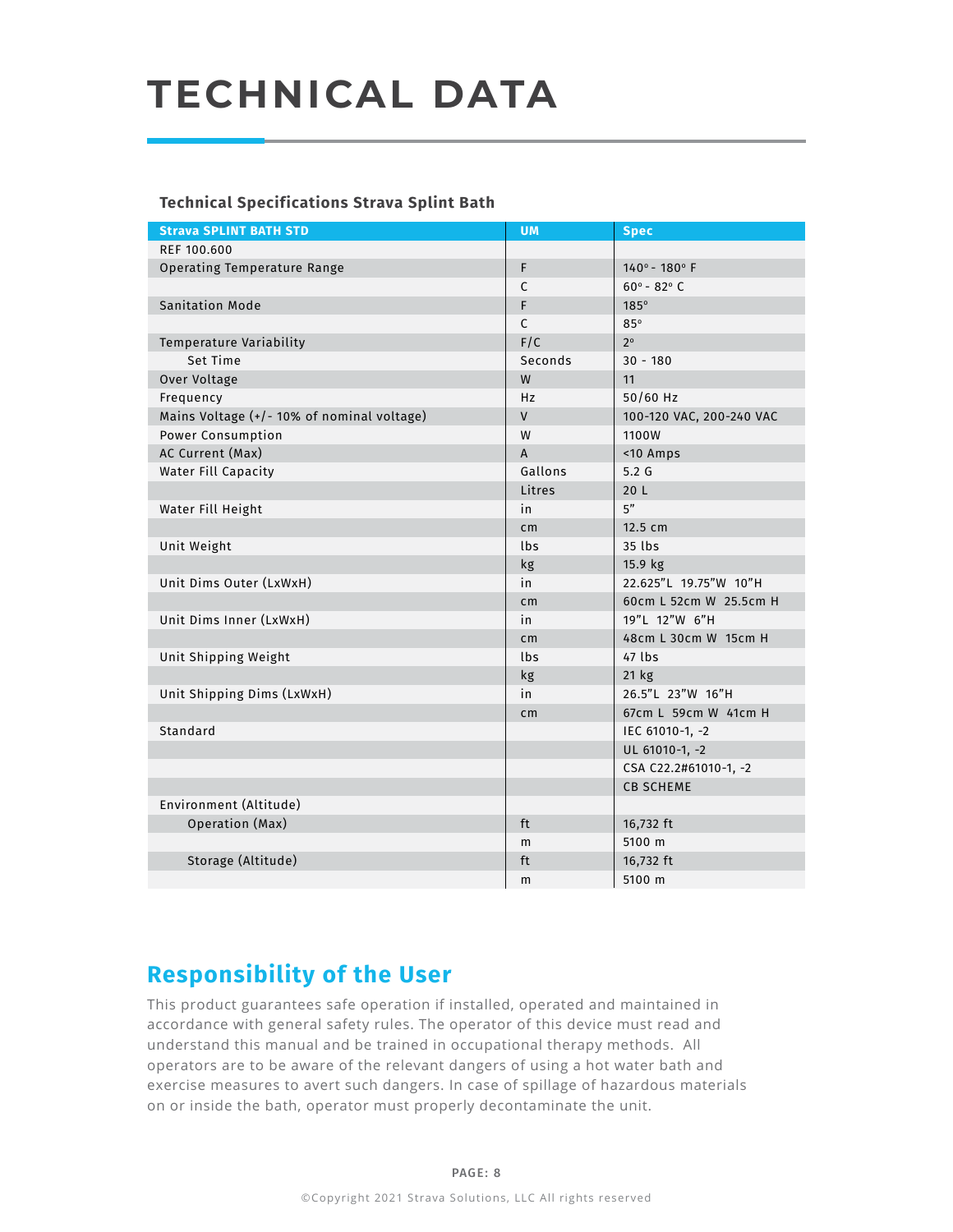### **Material**

The outer chassis material is a thermoset composite material. The unit consists of a tempered glass lid, drainage hose, water strainer, water pump, power supply and ultraviolet (UV) light.

## **Control Panel**

- **– Target temperature display**
- **– Actual temperature display**
- **– Temperature display mode °C/°F**
- **– Time control up or down**
- **– Timer START/STOP button**
- **– Timer time count down display**
- **– Presets wheel**
- **– Temp control up or down**
- **– Menu**
- **– Add a new preset**
- **– Power down unit**



#### **Side of Unit Top Side of Unit**



#### **Rear of Unit**



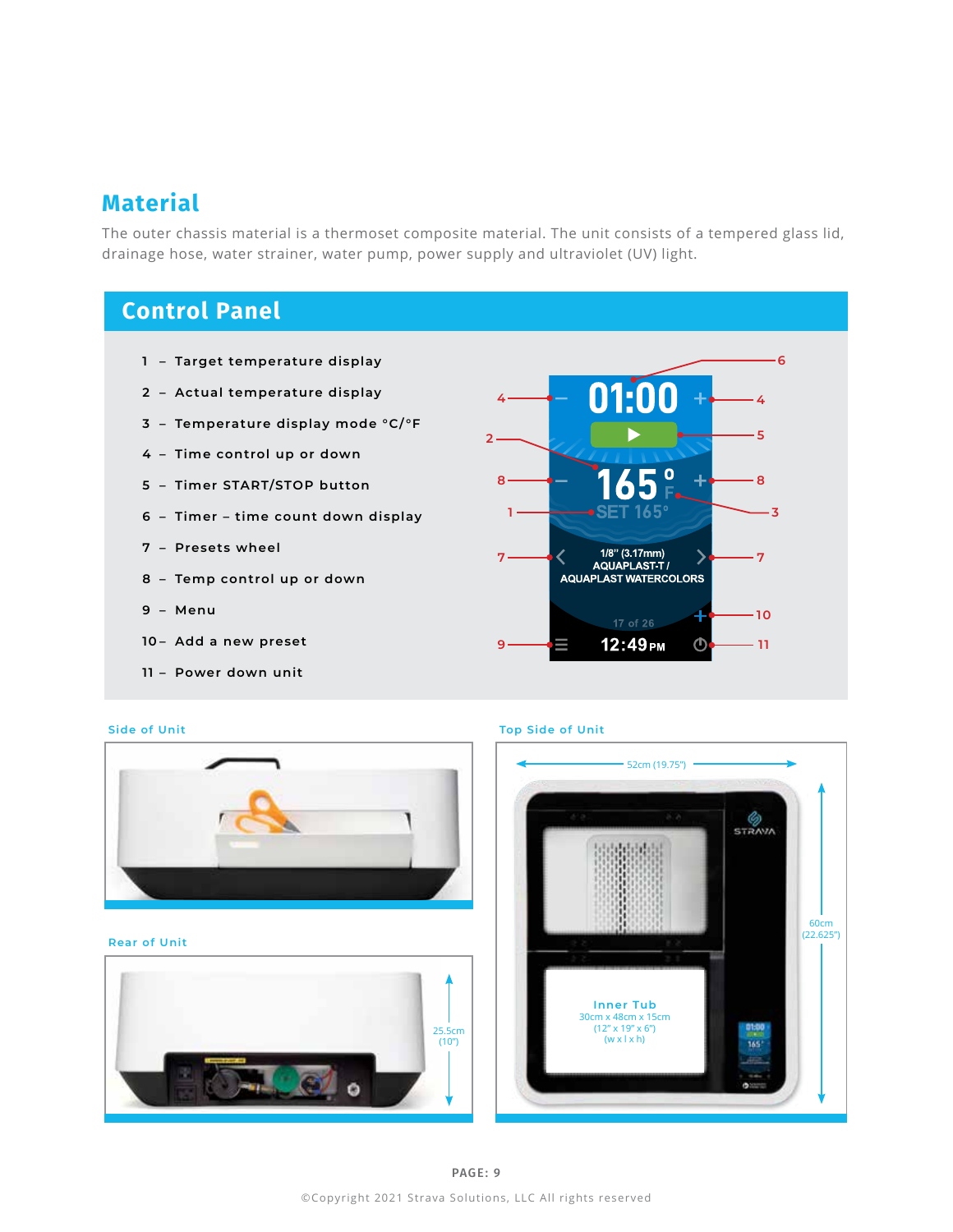# **INSTRUCTIONS**



WARNING: Do not start the unit if the cable or plug is damaged, or if there are obvious, visible defects to the unit.

NOTE: USE TAP WATER TO FILL UNIT. IF YOU ARE IN A HARD WATER ENVIRONMENT WHERE DISTILLED WATER IS PREFERRED, ADD ONE CUP OF TAP WATER TO EVERY GALLON OF DISTILLED. UNIT WILL NOT FUNCTION PROPERLY IF DISTILLED WATER IS EXCLUSIVELY USED.

## **Initial Set Up**

- **1** Unpack the splint bath and place on a level surface that is capable of bearing the bath and water load. Be sure there is adequate space between the vent and wall for ventilation. Make sure that all packaging materials are cleared from the reservoir.
- **2** Plug the Strava supplied power cord (do not use any other power cord other than supplied by Strava) into the back of the unit and a dedicated wall receptacle. (Protective Earthing - a dedicated electrical circuit is required). Fill the reservoir with water just above the water sensor (approximately 2"/5cm). Flip the switch at the back of the unit to turn the unit "on". At initial powering up of the bath, the start up wizard will display on the LCD screen.
	- **•** Start up wizard will prompt user to set time, day of the week, and temperature.
	- **•** Note: Sanitation cycle defaults to "on".
- **3** Unit must be primed before operation. Insert the supplied priming bulb into the priming port. Squeeze the bulb once and hold it until the bulb is fully inflated. Release the tip of the priming bulb from the port. You should see the water start to bubble at the port. You will also notice a slight change in the sound of the motor. If this doesn't occur, repeat up to 3 times. Once the water bubbles , the unit is primed. This process removes any trapped air in the tubes and allows the pump to engage.
- **4** Continue filling the tank to desired water level or to the bottom of the internal hinge line.

**Priming bulb**



**Location of the sensor**

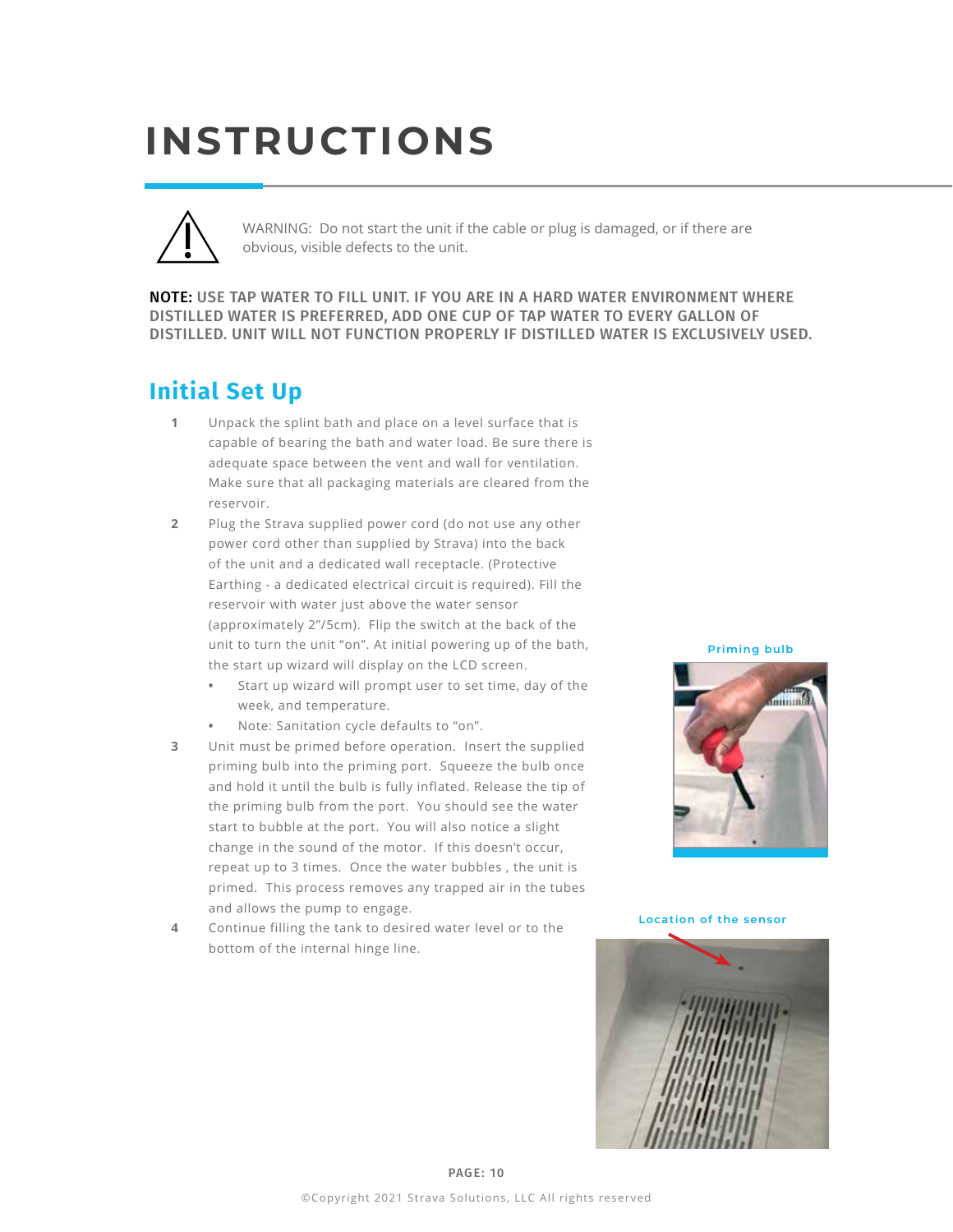## **Control panel:**

The touchscreen LCD display lights up when the unit is turned on. The control panel functionality provides the user with options to customize the device for their needs.

- **•** The home screen consists of the session time, current water temperature, set temperature, presets, real time, and a menu icon.
- **•** Presets are factory installed temperature and time suggestions that are specific to the thermoplastic selected. These are recommendations provided by the thermoplastic manufacturer. Time and temperature can be changed prior to or during a session by depressing – or + on the home screen. View all factory presets with the horizontal scroll on the home screen with  $\leq$  or  $\geq$
- **• Note**: the wavy white lines indicates that the water is heating up. It will change to green box with > symbol when the set temp is reached and the session can begin.

#### The menu consists of the following features:

- **• Set auto on/off** this feature automatically sets "on" time and "off" time for specific days of the week. Factory default for this is off. This feature preheats the water to reach set temperature prior to a session starting and to save energy in the evening when not in use.
- **• Water evacuation** when "start" button is pushed, the pump will evacuate the water via the drain hose. Important: be sure that the drain hose is properly inserted in the back of the unit. Drainage can be stopped at any time by pushing the "stop" button. The pump will automatically stop once the water level has sufficiently dropped.It takes approximately 4 minutes to drain a full tub of water.
- **Sanitation cycle** Strava Solutions highly recommends daily sanitation of the splint bath. The sanitation cycle factory default is "on". The unit is set to engage in a nightly sanitation cycle at 8:00pm (20:00 hrs) Sunday through Thursday. The time and day can be modified by clicking "auto sanitation". When sanitation cycle is engaged, the unit will heat the water to an extremely high temperature ( $\sim 185^\circ$  F/85 $^\circ$ C) to kill microbes in the water. After the sanitation cycle is completed, the unit will return to last preset used (depending upon unit was set auto on/off).

# **Home ScreenORITE** ..............<br>KNEE SPI INT 12:49<sub>PM</sub>





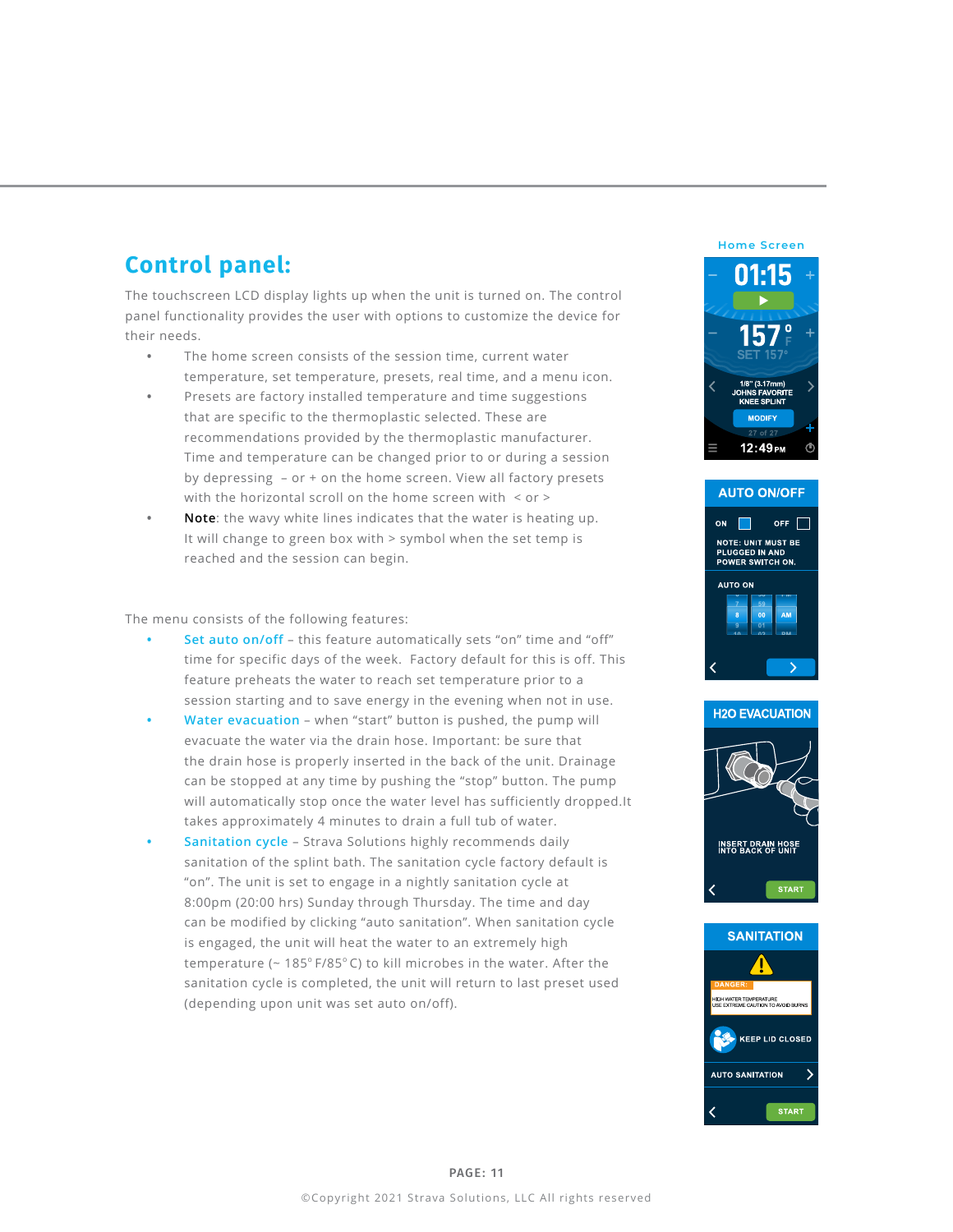# **INSTRUCTIONS CONT.**

If sanitation cycle is manually turned on, the 5 minute cycle will run when the "start" button is depressed and sanitation water temperature is reached. The water temperature is displayed on the control panel during the sanitation cycle. At the conclusion of the cycle, the water temperature last used will be resumed.

Only if auto on/off has been set will the unit go into sleep mode after auto sanitation.



#### **• RISK OF SEVERE BURN!**

- **•** Keep the lid closed during sanitation cycle. Do not insert any thermoplastics or any other materials into the bath during sanitation cycle. Do not put hands or appendages in the water.
- **•** Helpful tips this screen provides the user with helpful tips and information about the Strava splint bath.
- **•** Presets in addition to the factory presets, the user can program desired presets by name. Up to 50 user-defined presets can be stored in the unit. The default time for a new user preset is 1:00 minute and the default temperature is 155° F/68° C.
	- **•** To add a new user preset: 1. go to user presets in the menu, click +, enter the material size (if desired), the sheet name, and adjust the time and/or temperature with – and +. Click save after each selection. 2. From the home screen, click the + in the bottom right corner beside the displayed preset. Enter the material size (if desired), the sheet name, and adjust to the desired time and/or temperature with the – and +. Click save.
	- **•** To modify an existing preset: go to user presets in the menu, click on modify, make desired time and/or temperature change with – and +. Click save.
	- **• Note**: factory preset names cannot be changed or deleted. User defined presets can be removed.
- **•** Temp setting set in degrees Fahrenheit (F) or Celsius (C). Factory default is F.
- **•** Set time set the real time clock with scroll wheel in either 12 hour or 24 hour time display. Factory default is 12 hour display mode.
- **•** Audio/visual adjust the screen brightness and the volume of auditory signals. A beeping sound engages the last ten seconds of a session to alert the user.

**Note**: audio can be shut off except on certain error message screens.

**•** Factory reset – **CAUTION!** by clicking reset, all factory defaults will be restored and all user-defined presets will be erased.



#### PAGE: 12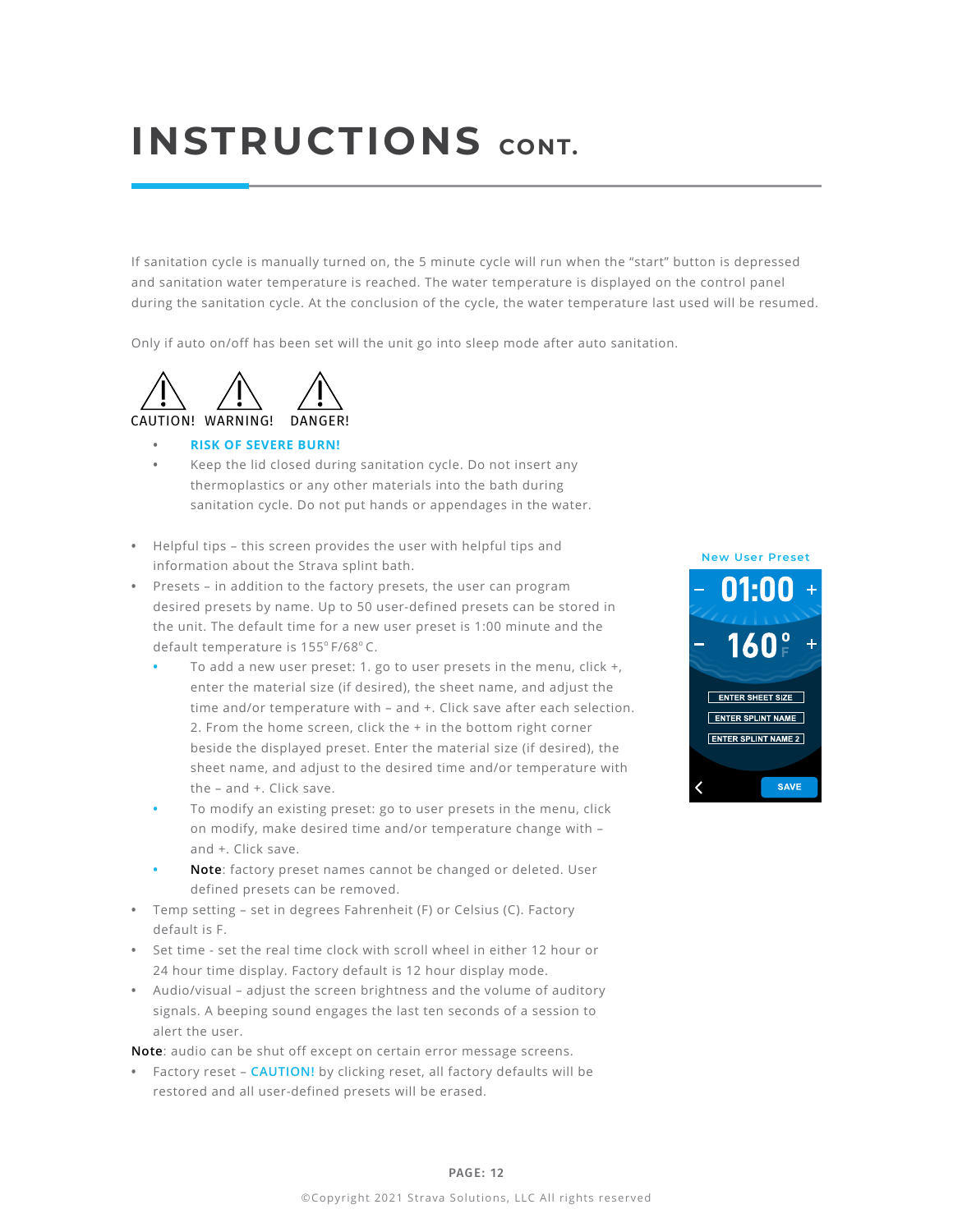## **General Use:**

- **•** Once the unit is filled to desired water level, the power is on, the preset is fixed, and the set temperature has been reached, the unit is ready for the thermoplastic materials.
- Insert the splinting material into the reservoir, being careful not to splash hot water outside the tank.
- Press start (green button with arrow on home screen). At any time during a session, the timer can be paused and restarted from the beginning or from the time the unit was paused.
- To maintain an accurate water temperature, retain heat, and minimize evaporation, keep lid closed.
- Use caution when retrieving the material from the bath. Apply the material to the patient as er the splint manufacturer's instruction.
- Maintain sufficient water level at all times. (approx 3"/7.62cm deep).

**Note:** The water pump and UV light are always on during normal operation of the unit.

## **Emptying the Water:**

- **•** Allow the water to cool before water evacuation. Water will not drain unless the water temperature is below 165°F/74°C.
- **•** Be sure that the drain hose is properly inserted at the back the unit. The water will not drain if the hose is not connected.
- **•** In the menu on the control panel, click on H2O Evacuation and press start.
- **•** Once the bath is empty, proceed with tank cleaning.

## **Cleaning the bath:**

- **•** Strava recommends a minimum of a monthly water reservoir cleaning (more frequently if conditions warrant it).
- Turn the power switch off and unplug the unit from the wall receptacle.
- Using a soft cloth with mild dish detergent, clean out the reservoir. Rinse thoroughly with clean water. Wipe dry.
- Refill with water as per the instructions for filling the tank. (found in initial start-up section of the manual).
- For mineral deposits, use a vinegar and water solution or a commercial descaling solution (i.e Multiuse CLR®, Zep®, Keurig® Descaling Solution, etc). Strava recommends periodic descaling of the unit to remove build up on the heating element, UV system and internal water pump.
- **Note:** Sanitation wipes (i.e CaviWipes, Sanizide, etc) can be used. Do NOT use bleach, diluted bleach or peroxide-based agents in the water bath.

## **Software Upgrades:**

In the event a software upgrade is required, the manufacturer will provide you with a new version of software to upload via USB stick.

- **•** Make sure the unit is off.
- **•** Remove the back panel of the unit by removing the four screws with a #2 phillips screwdriver (cross tip)
- **•** Locate the USB connector. It will a black cable tethered to the drain hose.
- **•** Insert the USB stick into the connector.
- **•** Turn the unit on.
- **•** The software upgrade is complete when the set up wizard appears on the screen.



#### PAGE: 13

#### ©Copyright 2021 Strava Solutions, LLC All rights reserved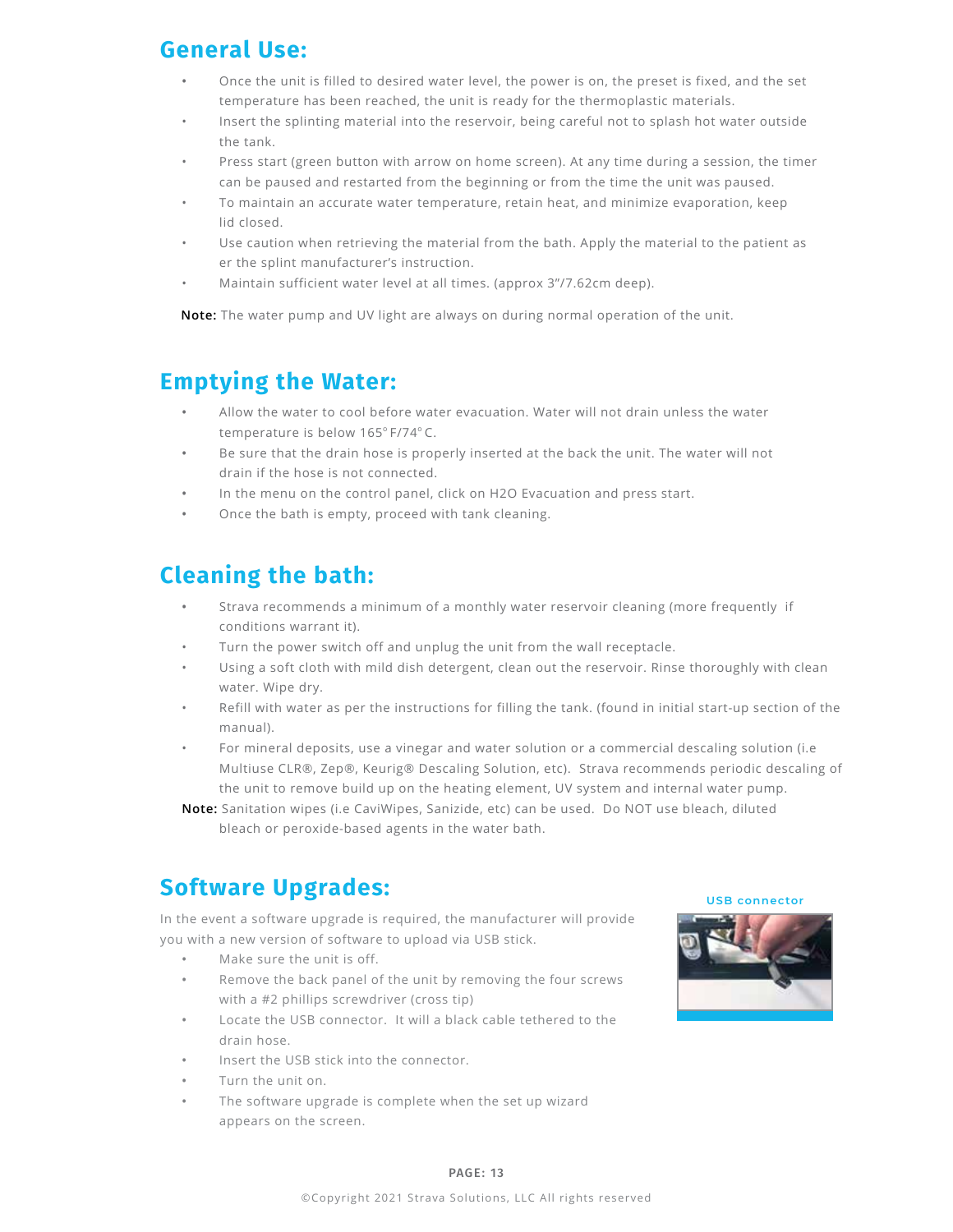## **Troubleshooting**



### **Over temp:**

If the unit exceeds 195 $^{\circ}$  F (91 $^{\circ}$ C) turn off main power and contact technical service at technicalservice@kismetus.



### **Low water:**

- **1.** If there is water in the reservoir, make sure that the tank is NOT filled exclusively with distilled water. The unit must have some tap water in it for the sensor to register the water level. If there is tap water in the reservoir, turn off the main power and contact technical service.
- **2.** If there is no water in the reservoir, turn off the main power and investigate possible causes - water evaporation or unit leakage.
	- **• Water evaporation** always maintain adequate water volume in the tank.
	- **Water leakage** turn off main power and contact technical service.

### **UV lamp defective:**

Turn main power off. Unplug cord from unit and wall. Remove rear access panel via 4 screws. Carefully remove black rubber boot from UV housing, allowing the lamp to slide out of the housing. Disconnect lamp from connectors on both ends. Replace bulb. Reconnect at both ends and insert new bulb back into the housing. Attach rear access panel. Dispose of defective bulb according to local regulation.

### **Pump occlusion:**

Refers to blockage in the water system.

- **1.** If evacuating the water, stop evacuation mode and contact technical service.
- **2.** In standard operation, turn off the main power and contact technical service.

### **Temp sensor error:**

Refers to the water temperature exceeding  $195^{\circ}F(90.5^{\circ}C)$ . If the over temp error message displays:

- **1.** While evacuating the water, pause evacuation, wait for the water to cool, then resume evacuation. Unplug cord from unit and wall. Contact technical service.
- **2.** During standard operation, unplug cord from unit and wall. Contact technical service.

Consult manufacturer if there is any doubt of the compatibility of decontamination or cleaning agents.

## **Replacement Parts**

| <b>Heating Element</b>                 | REF 300.100 |
|----------------------------------------|-------------|
| UV Lamp                                | REF 300.105 |
| Mains Power Cord (US Hospital Grade)   | REF 300.107 |
| Mains Power Cord (Euro Hospital Grade) | REF 300.154 |
| Mains Power Cord (UK Hospital Grade)   | REF 300.155 |
| Mains Power Cord (AU Hospital Grade)   | REF 300.156 |
| Hose                                   | REF 200.101 |
| Strainer                               | REF 300.128 |
| Priming Bulb                           | REF 300.127 |
|                                        |             |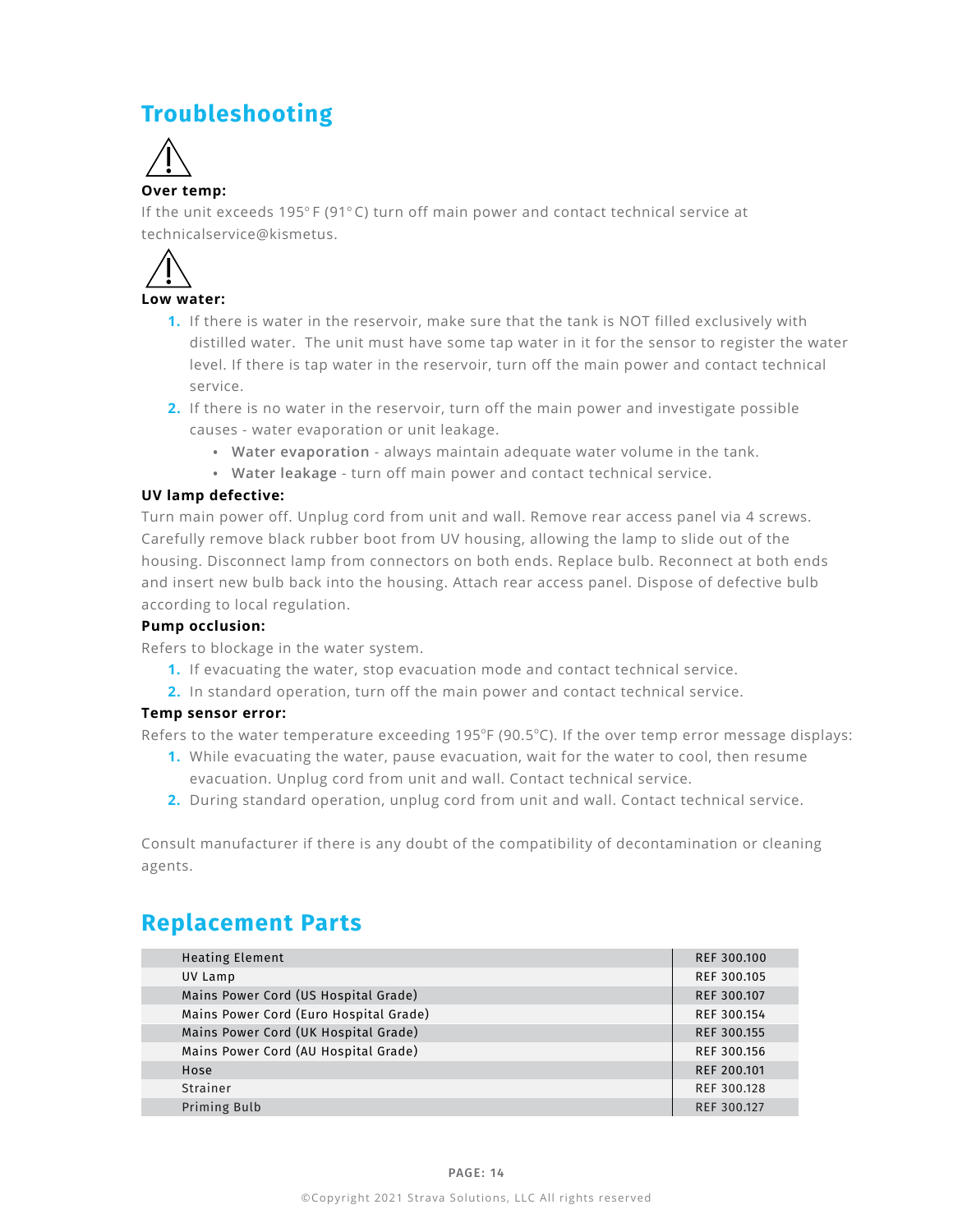## **Warranty/Replacements**

Strava Solutions warrants that its products are free from defects in material or workmanship. Under normal use and following all guidelines defined in this manual, Strava splint baths are warrantied for a period of one year from when product is received (two years outside the USA). Should replacement or repair be required, purchaser must notify dealer or manufacturer in writing. After obtaining an RA (returned goods authorization), product must be returned in original packaging.

## **Service Life**

We estimate a service life of five years for this product, provided it is used in strict accordance with the intended use as set out in this document and all maintenance and service requirements are met. The estimated service life can be exceeded if the product is carefully used and properly maintained, and provided technical and scientific advances do not result in technical limitations. The service life can also be considerably reduced by extreme or incorrect usage. The fact that we estimate a service life for this product does not constitute an additional warranty. Strava Solutions will provide replacement parts for up to 10 years from date of purchase.

### **Storage and Handling**

**•** Check the power cord and plug for excessive wear or fraying. Replace as needed. Do not use a detachable mains power cord with inadequate ratings. Only replace with a Strava power cord.

It is recommended the following guidelines are used whenever this system is being stored or transported to another location:

| Pollution degree          |                                                                                |
|---------------------------|--------------------------------------------------------------------------------|
| Environment (Temperature) | Operation: $32^{\circ}$ F – $104^{\circ}$ F (0 $^{\circ}$ C – 40 $^{\circ}$ C) |
|                           | Storage: $32^{\circ}$ F - 140° F (0° C - 60° C)                                |
| Environment (Humidity)    | Operation: Up to 80%                                                           |
|                           | Storage: Up to 90%, non-condensing                                             |

## **Contact the Manufacturer**

### **General Information:**

email: info@kismetus.com tel: +1.423.313.6157

### **Technical Service:**

email: technicalservice@kismetus.con tel: +1.210.284.1312